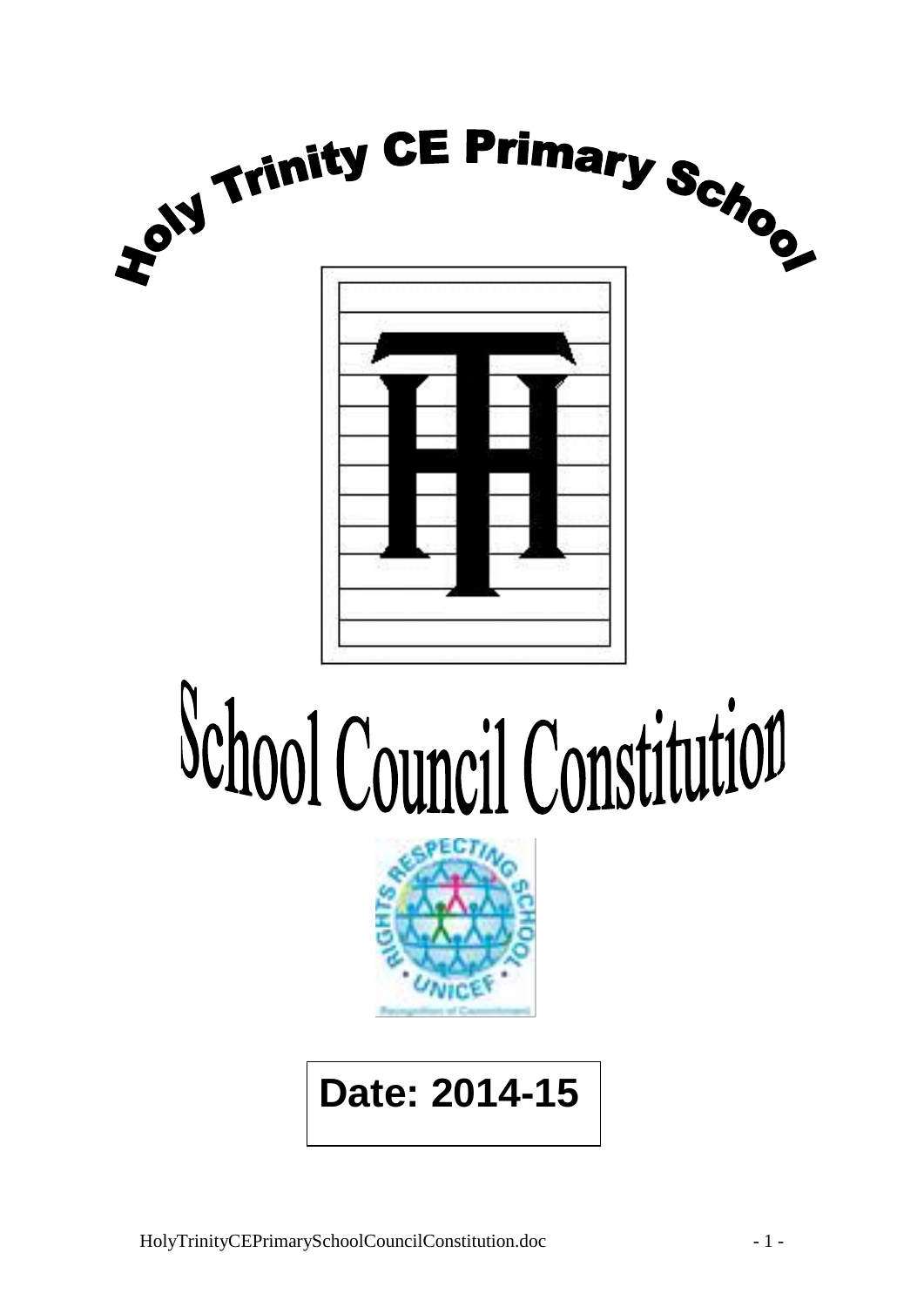# **Holy Trinity CE Primary School Council Constitution**

The council will be called Holy Trinity CE Primary School Council. The Aims of the Council will be to try to make things better for the school and to help teachers by solving some of the small and/or larger problems.

### **Objectives**

- To give pupils the opportunity to be involved in improving school life for everyone.
- To give pupils a voice to share their opinions.
- To promote our school values.
- For pupils to work as partners with staff, developing a caring school community.
- To provide pupils with opportunities to develop skills that will be important throughout their lives.
- To involve pupils in solving problems and resolving conflicts.

# **Responsibilities of pupil councillors**

- Class representatives will report back to their class after every school council meeting.
- Class representatives will take issues brought by their class to the school council.
- They should put across the views of their class, not their own views.
- If a representative misses school council meetings twice in a row without a good reason, the class can choose to elect a new representative.
- Representatives should show good behaviour around school.

### **Responsibilities of the school**

- The school council will be made up of one representative from each class in years 1 - 6. YR will be represented by a Year 6 member.
- Class teachers will give opportunities for pupils to present and to vote for school councillors annually
- Elections for members will be held once a year, at the beginning of the Autumn Term.
- The school will make time for the council to meet at least every half term
- The minutes of the meetings will be distributed to classes to make sure everyone knows about the activities of the council.
- Class teachers will give time for school councillors to share information and to complete tasks.
- The Chairperson and Clerk will be elected during the Autumn Term.
- Meetings will generally be held at lunchtime and councillors will have an early lunch.

The Council will support the school in its aim to become a permanent Ecoschool Green Flag holder.